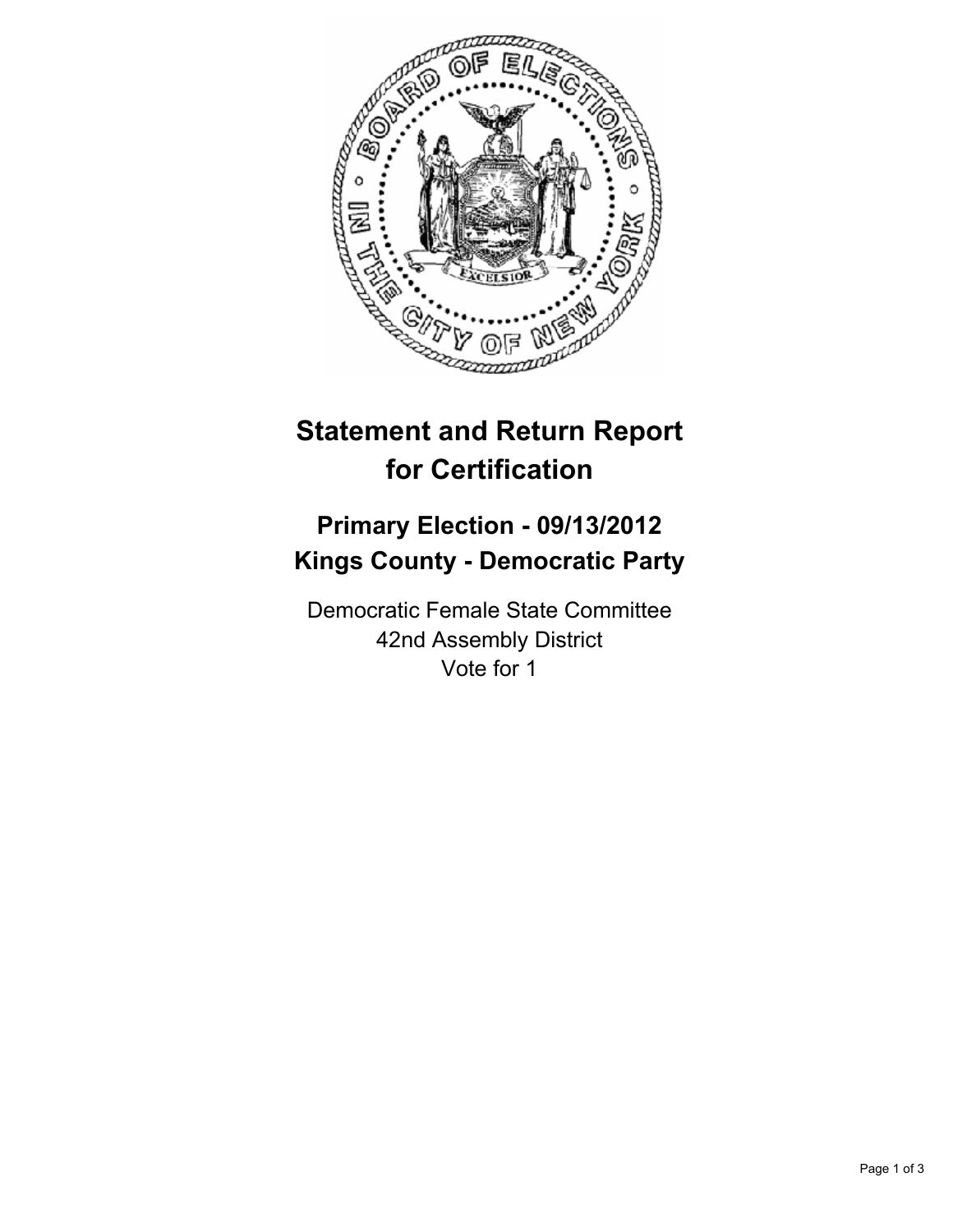

## **Assembly District 42**

| PUBLIC COUNTER                                           | 5,667 |
|----------------------------------------------------------|-------|
| <b>EMERGENCY</b>                                         | 1     |
| ABSENTEE/MILITARY                                        | 158   |
| <b>FEDERAL</b>                                           | 0     |
| <b>SPECIAL PRESIDENTIAL</b>                              | 0     |
| <b>AFFIDAVIT</b>                                         | 135   |
| <b>Total Ballots</b>                                     | 5,961 |
| Less - Inapplicable Federal/Special Presidential Ballots | 0     |
| <b>Total Applicable Ballots</b>                          | 5,961 |
| RODNEYSE BICHOTTE                                        | 2,908 |
| MARY L. HOBSON                                           | 1,483 |
| EDWARDNI LIEBERMAN (WRITE-IN)                            | 1     |
| GULIGARTO RACCON (WRITE-IN)                              | 1     |
| MENDY MEYER (WRITE-IN)                                   | 1     |
| NAOMI ROKEACR (WRITE-IN)                                 | 1     |
| OLIVIA AVERY (WRITE-IN)                                  | 1     |
| PAMELA GARCIA (WRITE-IN)                                 | 4     |
| RHODA JACOBS (WRITE-IN)                                  | 1     |
| SYKA TEICHMAN (WRITE-IN)                                 | 1     |
| UNATTRIBUTABLE WRITE-IN (WRITE-IN)                       | 11    |
| VICTOR JORDAN (WRITE-IN)                                 | 1     |
| WESLEY LAPOMMERA (WRITE-IN)                              | 1     |
| <b>Total Votes</b>                                       | 4,415 |
| Unrecorded                                               | 1,546 |